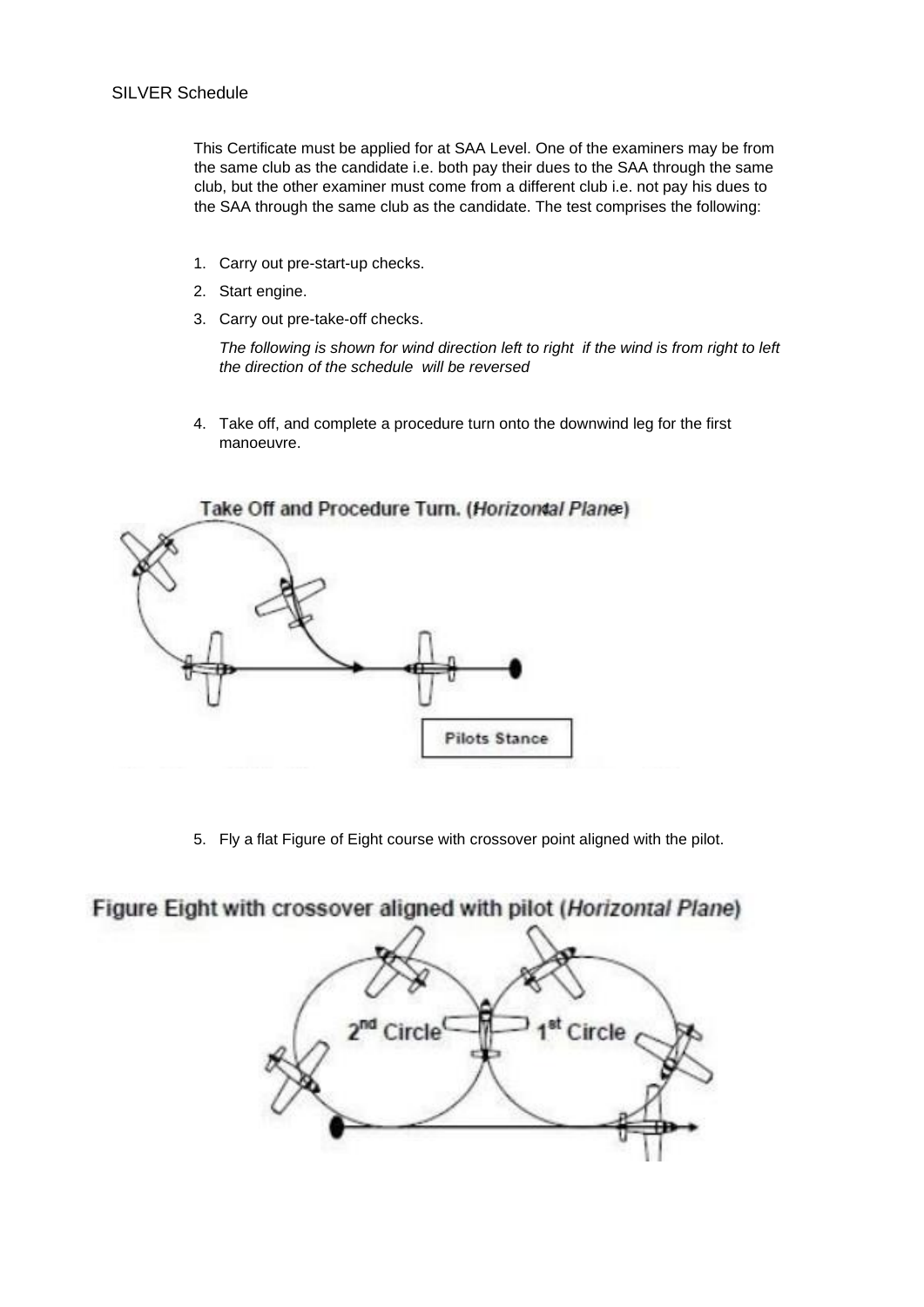- 6. At downwind end of strip complete a half Cuban Eight.
- 7. Fly into wind and complete two inside loops aligned with the pilot.
- 8. At upwind end of strip complete an Immelman turn.

1/2 Cuban 8 followed by TWO Inside Loops and Immerman Turn (Vertical Plane)



- 9. Fly downwind and complete one outside loop downwards from upright and aligned with the pilot
- 10. At downwind end of strip complete a Split S (Half roll followed by a half inside loop.)

Outside Loop, Split S (Vertical Plane)



- 11. Fly two consecutive rolls upwind centred on the pilot.
- 12. At upwind end of strip carry out a stall turn.

Two Consecutive Rolls, Stall Turn (Vertical Plane)

13. Fly two consecutive rolls, of the opposite hand, downwind.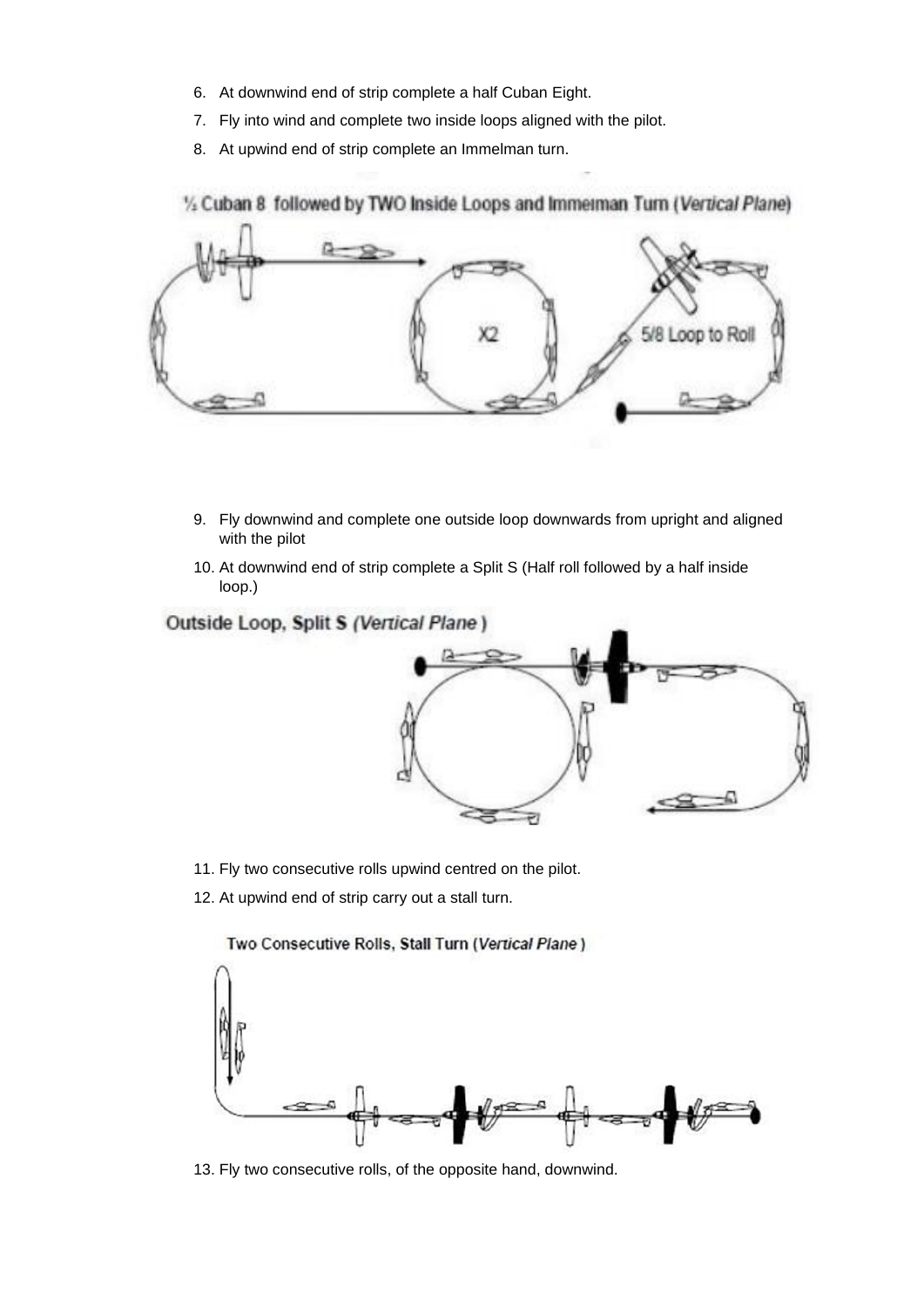14.At downwind end of strip complete an Immelman turn

15.Fly into wind and carry out a three-turn spin aligned with the pilot.



16.At upwind end of strip carry out a half loop.

17.Fly a downwind inverted pass before rolling upright.

Half Loop and Inverted Pass before Rolling Upright (Vertical Plane)



18. Complete a procedure turn, continuing into an overshoot into wind. 19.Carry out a rectangular circuit and landing approach.

Procedure Turn to Overshoot, Rectangular Circuit and Landing (Horizontal Plane) 3



20. Land (wheels to touch within a pre-set area as designated by the examiner).

21.Remove model and equipment from take-off and landing area.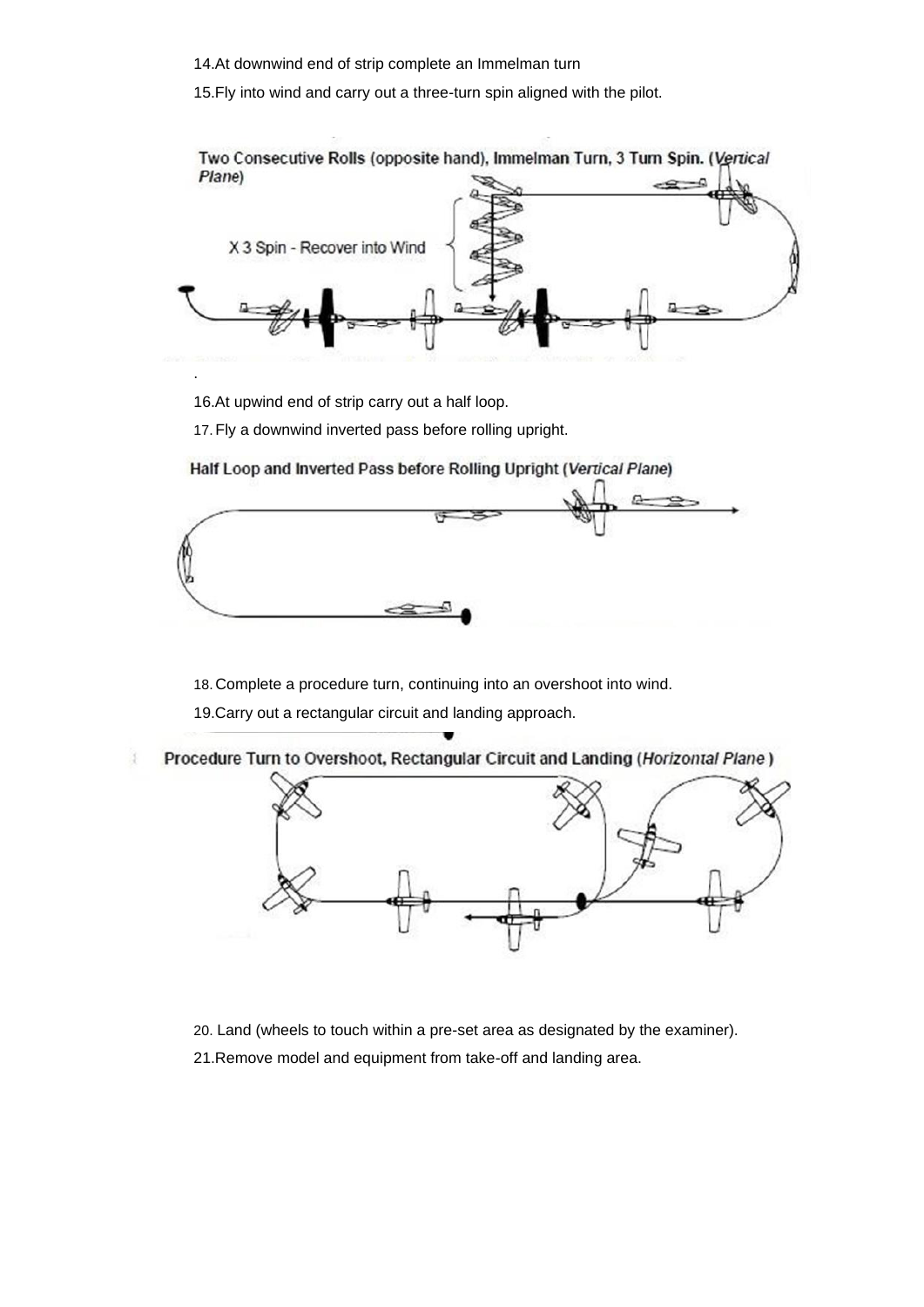The above schedule must be completed within one flight at which two attempts will be permitted at the time. If tasks 1 to 13 have been satisfactorily completed and the engine cuts during the spin, the applicant will only be required to carry out the inverted pass, overshoot and landing in the subsequent re-flight.

In addition to the above flying schedule, the applicant must answer satisfactorily five questions on relevant safety matters on the SAA Safety Code and Recommended Procedures.

## *Requirements*

- a. Take-off: The take-off run should be smooth and straight. If the aircraft swings badly, the throttle should be closed and the aircraft brought back to start again. Rotation should be smooth and the climb-out at a gentle angle. At Silver level, the pilot should be able to take-off without standing behind the aircraft.
- b. Procedure turn: This consists of a 90° turn away from the flight line followed by a 270° turn in the opposite direction to bring the aircraft back downwind on the manoeuvring line. All parts should have the same radius and the aircraft should be continuously banked, rolling through to the opposite bank without hesitation and with no straight sections once the turn has started until lined up for the next manoeuvre.
- c. Figure of Eight: The manoeuvre should commence on basic track, first turn is 90° onto a line directly away from and in line with the pilot, immediately followed by 360° in opposite direction, then 270° in direction of first turn back onto original track. Both halves should be the same size, at the same height and continuously banked. Crossovers should be aligned with the pilot, in the same place and with the same heading both times.
- d. Half Cuban Eight: Pull up into a five-eighths loop to a descending 45° line. Half roll to upright. One eighth loop to horizontal.
- e. Loops: Should be centralised in front of the pilot, reasonably round, entry and exit in the same place and on the same heading.
- f. Immelman: Pull up into half loop, at top half roll to upright.
- g. Outside Loop: Must be downwards from upright otherwise the same criteria as the inside loop.
- h. Split S: half roll to inverted, pull half loop downwards, recover upright.

j. Two Rolls: These rolls should be centralised on the pilot, parallel to the take- off path and be reasonably level, axial and on the same heading throughout. Roll direction should be away from the pilot and roll rate must be slow enough to require the use of up and down elevator during the rolls.

k. Stall Turn: Should be carried out at one end of the strip, flying away from the pilot. The throttle must be closed before rotating at the top where the aircraft should almost stop. A wingover is not acceptable. Ideally the downward track should be no more than half a wingspan from the upward track. The aircraft should fall in an area pre designated by the pilot. l. Two Rolls: This is to ensure the pilot can roll safely in either direction. The first roll should be completed before passing the pilot position. m. Immelman: Same as before.

n. Spin: Should be aligned with the pilot stance and be entered from a nose-up minimum speed stall. A snap falling through into a spin is not acceptable. Recovery heading should be roughly the same as the entry.

- p. Half Loop: Pull up into half loop, exiting inverted.
- q. Inverted Flight: Fly level inverted until past pilot stance then half roll to upright.